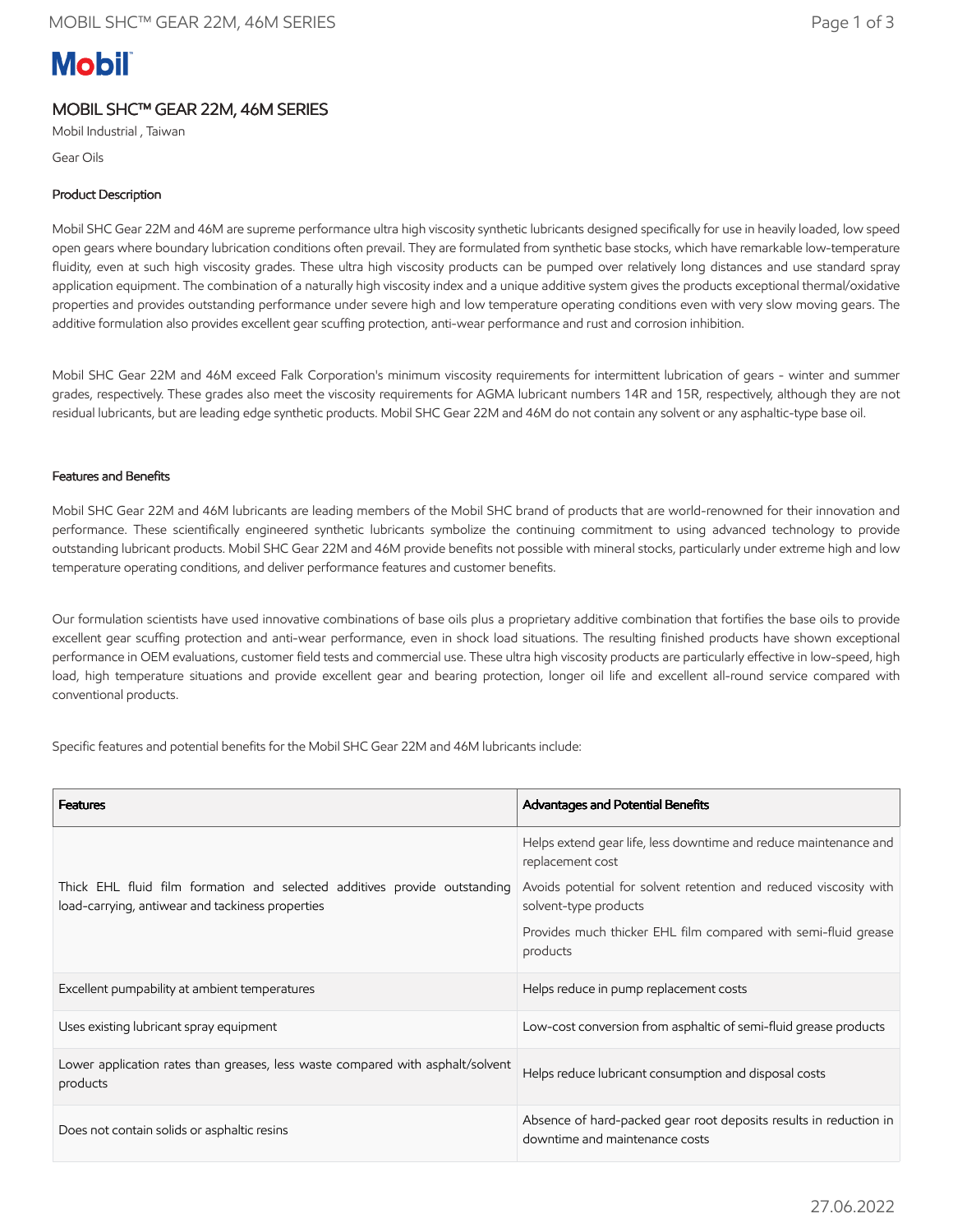## MOBIL SHC™ GEAR 22M, 46M SERIES Page 2 of 3

| <b>Features</b>       | Advantages and Potential Benefits                                             |
|-----------------------|-------------------------------------------------------------------------------|
| Light colored product | Helps avoid need for costly gear cleaning prior to inspection                 |
| Solvent-free          | Helps avoid potential safety issues related to volatile, low flash<br>solvent |

#### Applications

Application Considerations: Normally, conversion to Mobil SHC Gear 22M or 46M from asphaltic or grease products will be a simple process with no change in lubricant spray equipment. It is recommended that the gears be thoroughly cleaned to take advantage of the light color of these synthetic products. Consult your Mobil representative for further details on lubricant conversion.

Mobil SHC Gear 22M and 46M are designed specifically for use in heavily loaded, low speed open gearing which drive stationary rotating machinery. Product is typically applied by intermittent by spray nozzle systems. Specific applications include:

- Kilns and mills in metal mining, cement and limestone production and in sugar plants
- Slow speed, heavily loaded plain and rolling contact bearings

#### Properties and Specifications

| Property                                              | <b>22M</b> | 46M   |
|-------------------------------------------------------|------------|-------|
| Copper Strip Corrosion, 3 h, 100 C, Rating, ASTM D130 | 1B         | 1B    |
| Density @ 15.6 C, kg/l, ASTM D4052                    | 0.890      | 0.924 |
| Flash Point, Cleveland Open Cup, °C, ASTM D92         | 240        | 240   |
| Kinematic Viscosity @ 100 C, mm2/s, ASTM D445         | 700        | 1375  |
| Kinematic Viscosity @ 40 C, mm2/s, ASTM D445          | 22000      | 46000 |
| Pour Point, °C, ASTM D97                              | 6          | 15    |
| Viscosity Index, ASTM D2270                           | 180        | 180   |

#### Health and Safety

Health and Safety recommendations for this product can be found on the Material Safety Data Sheet (MSDS) @ [http://www.msds.exxonmobil.com/psims](http://www.msds.exxonmobil.com/psims/psims.aspx) /psims.aspx

All trademarks used herein are trademarks or registered trademarks of Exxon Mobil Corporation or one of its subsidiaries unless indicated otherwise.

10-2020 ExxonMobil international Holding Inc. Taiwan Branch 6F, No 2, Section 1, Tun Hua South Road Taipei Taiwan

+886 2 2734 6888 [http://www.exxonmobil.com](http://www.exxonmobil.com/)

Typical Properties are typical of those obtained with normal production tolerance and do not constitute a specification. Variations that do not affect product performance are to be expected during normal manufacture and at different blending locations. The information contained herein is subject to change without notice. All products may not be available locally. For more information, contact your local ExxonMobil contact or visit [www.exxonmobil.com](http://www.exxonmobil.com/)